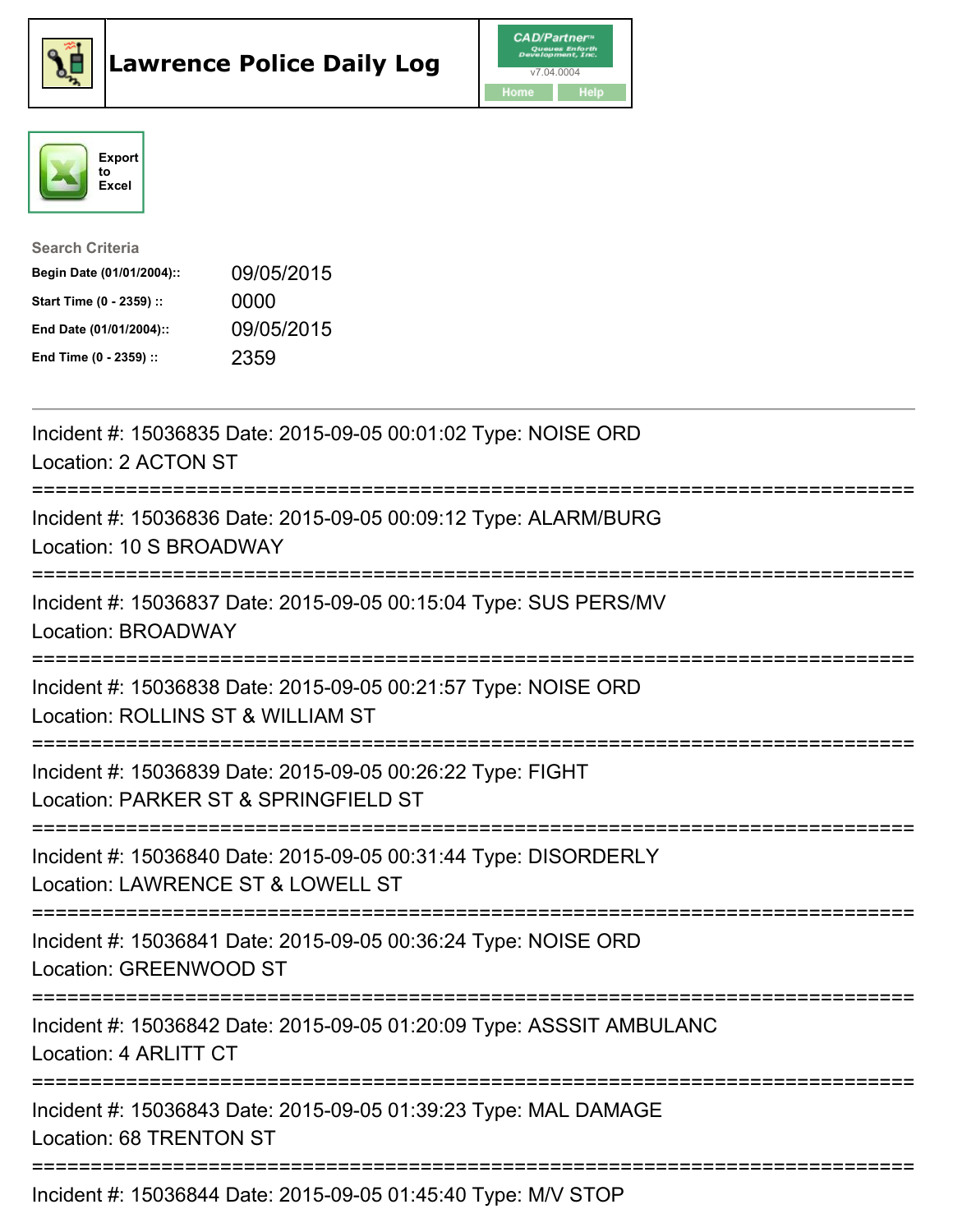Location: BROADWAY & LOWELL ST =========================================================================== Incident #: 15036845 Date: 2015-09-05 01:51:48 Type: NOISE ORD Location: 64 MANCHESTER ST FL 3 =========================================================================== Incident #: 15036846 Date: 2015-09-05 01:53:32 Type: ALARMS Location: THE STAFFING GROUP / 101 AMESBURY ST =========================================================================== Incident #: 15036847 Date: 2015-09-05 01:54:01 Type: DRUG VIO Location: 222 ESSEX ST =========================================================================== Incident #: 15036848 Date: 2015-09-05 02:07:02 Type: SUS PERS/MV Location: BROADWAY & PARK ST =========================================================================== Incident #: 15036849 Date: 2015-09-05 02:08:07 Type: INVESTIGATION Location: 90 LOWELL ST =========================================================================== Incident #: 15036850 Date: 2015-09-05 02:14:27 Type: MV/BLOCKING Location: 115 MELVIN ST =========================================================================== Incident #: 15036851 Date: 2015-09-05 02:17:46 Type: FIGHT Location: ESSEX ST & NEWBURY ST =========================================================================== Incident #: 15036852 Date: 2015-09-05 02:33:45 Type: AUTO ACC/NO PI Location: ESSEX ST & MILL ST =========================================================================== Incident #: 15036853 Date: 2015-09-05 03:04:22 Type: DISTURBANCE Location: 181 ARLINGTON ST FL 2 =========================================================================== Incident #: 15036854 Date: 2015-09-05 03:08:09 Type: THREATS Location: MCDONALDS / 50 BROADWAY =========================================================================== Incident #: 15036855 Date: 2015-09-05 03:22:25 Type: DISTURBANCE Location: BURGER KING / 187 BROADWAY =========================================================================== Incident #: 15036856 Date: 2015-09-05 03:23:24 Type: MAN DOWN Location: ESSEX ST =========================================================================== Incident #: 15036857 Date: 2015-09-05 03:25:07 Type: DOMESTIC/PROG Location: CAMBRIDGE ST & S UNION ST =========================================================================== Incident #: 15036858 Date: 2015-09-05 03:35:38 Type: DISTURBANCE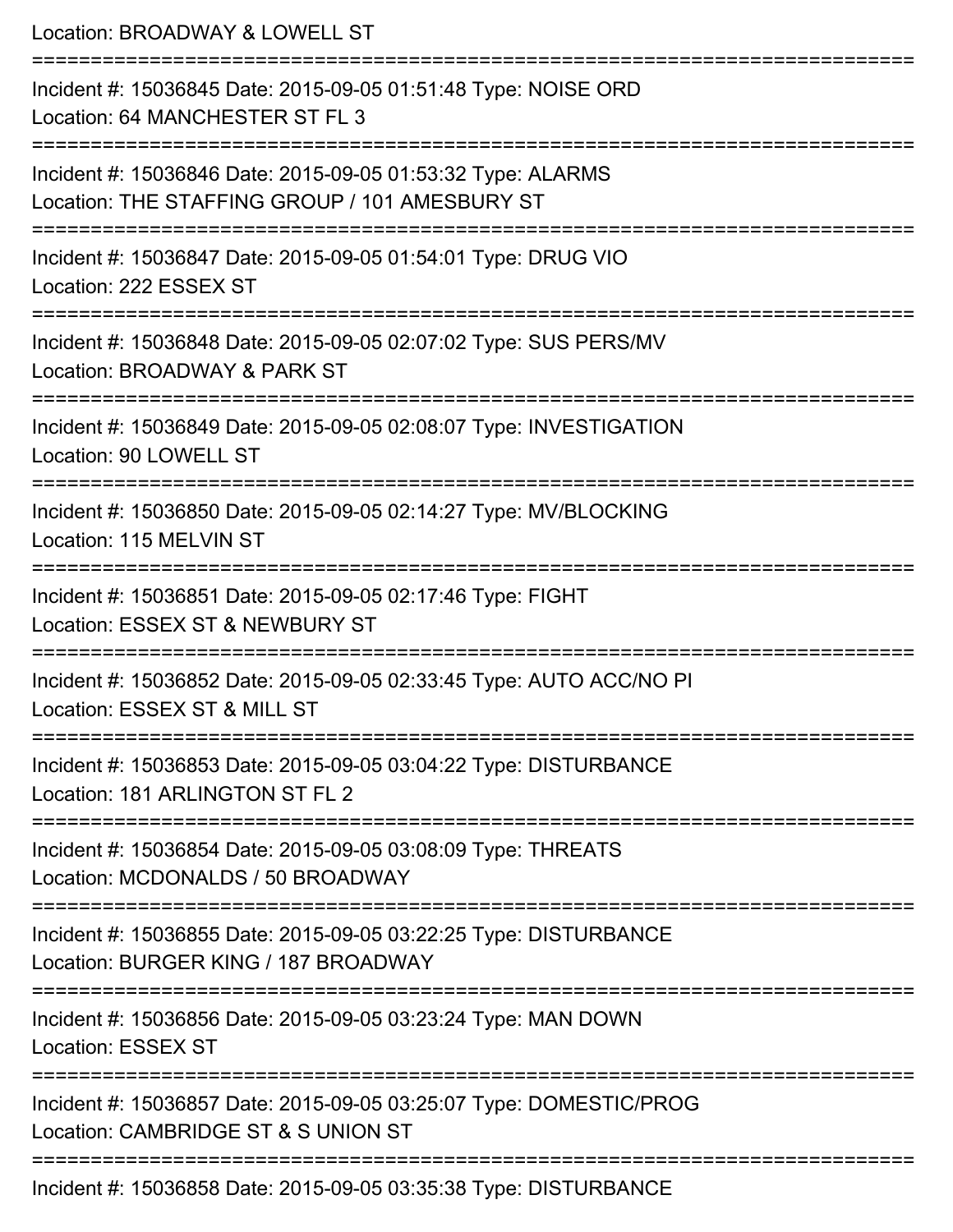| Incident #: 15036859 Date: 2015-09-05 03:42:06 Type: ALARM/BURG<br>Location: MORENO AUTOPARTS / 39 HAVERHILL ST |
|-----------------------------------------------------------------------------------------------------------------|
| Incident #: 15036860 Date: 2015-09-05 03:56:20 Type: NOISE ORD<br>Location: 128 SARATOGA ST                     |
| Incident #: 15036861 Date: 2015-09-05 04:09:44 Type: ALARMS<br>Location: NECCO / 420 COMMON ST                  |
| Incident #: 15036862 Date: 2015-09-05 04:23:28 Type: NOISE ORD<br>Location: 178 SARATOGA ST                     |
| Incident #: 15036863 Date: 2015-09-05 04:32:30 Type: M/V STOP<br>Location: N PARISH RD & OSGOOD ST              |
| Incident #: 15036864 Date: 2015-09-05 04:59:24 Type: ALARMS<br>Location: KEY POLYMER / 17 SHEPARD ST            |
| Incident #: 15036865 Date: 2015-09-05 05:33:04 Type: DISTURBANCE<br>Location: 293 HAMPSHIRE ST                  |
| Incident #: 15036866 Date: 2015-09-05 05:43:14 Type: ALARMS<br>Location: GARCIA RESD. / 180 EXCHANGE ST         |
| Incident #: 15036867 Date: 2015-09-05 06:02:56 Type: SHOTS FIRED<br>Location: 8 SPRINGFIELD ST                  |
| Incident #: 15036868 Date: 2015-09-05 06:51:56 Type: WIRE DOWN<br>Location: 441 LOWELL ST                       |
| Incident #: 15036869 Date: 2015-09-05 07:10:11 Type: M/V STOP<br>Location: MCKINLEY AV & MT VERNON ST           |
| Incident #: 15036870 Date: 2015-09-05 07:26:15 Type: M/V STOP<br>Location: ANDOVER ST & SHEPARD ST              |
| Incident #: 15036871 Date: 2015-09-05 07:29:54 Type: M/V STOP<br>Location: ANDOVER ST & SHEPARD ST              |
| Incident #: 15036872 Date: 2015-09-05 07:58:08 Type: M/V STOP                                                   |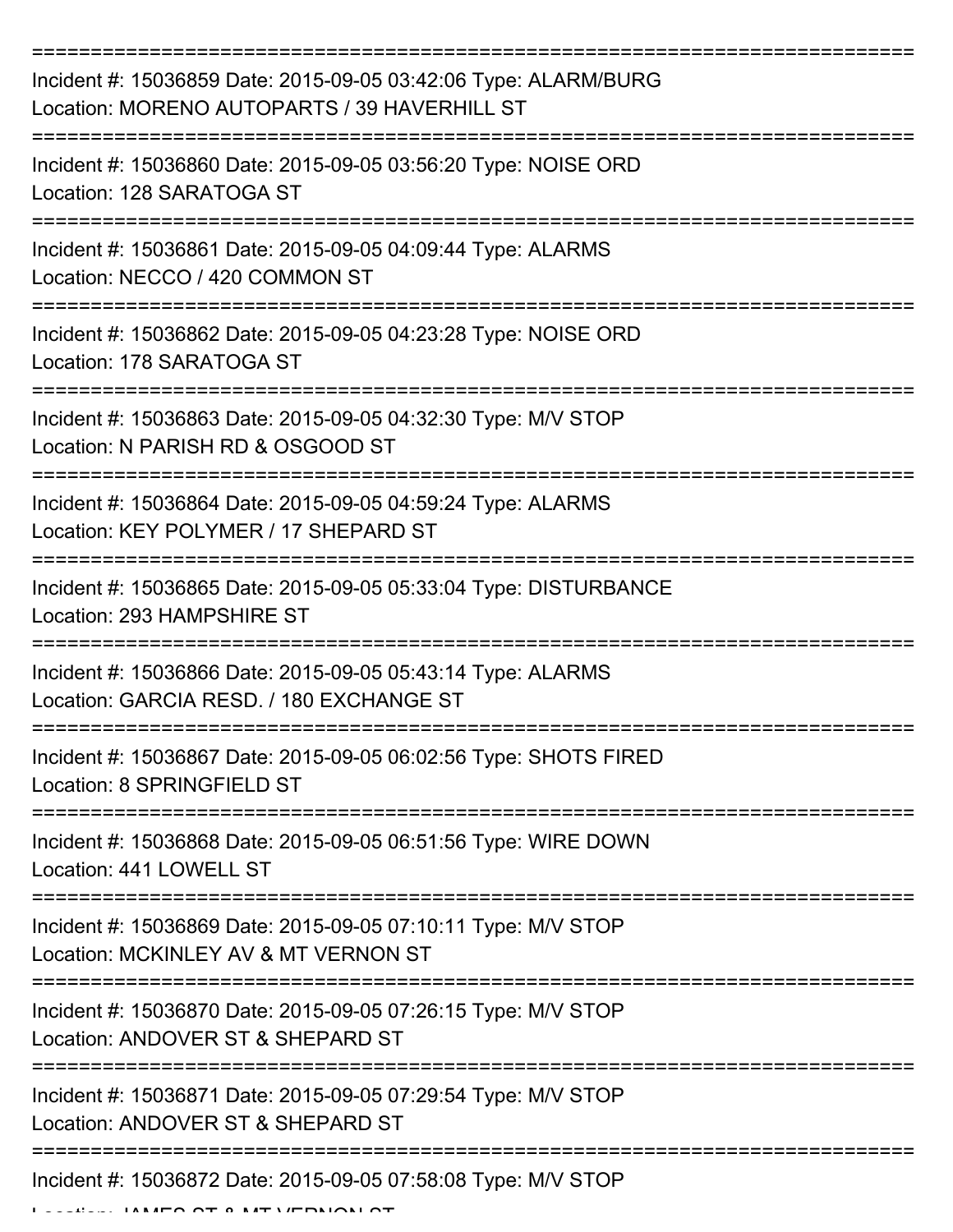| Incident #: 15036873 Date: 2015-09-05 08:03:28 Type: ALARMS<br>Location: WEATHERBEE SCHOOL / 75 NEWTON ST               |
|-------------------------------------------------------------------------------------------------------------------------|
| Incident #: 15036874 Date: 2015-09-05 08:06:42 Type: TOW/REPOSSED<br>Location: 10 PROSPECT CT                           |
| Incident #: 15036875 Date: 2015-09-05 08:25:19 Type: M/V STOP<br>Location: BROADWAY & MANCHESTER ST                     |
| Incident #: 15036876 Date: 2015-09-05 08:36:15 Type: NOISE ORD<br>Location: 11 LAWRENCE ST #207                         |
| Incident #: 15036877 Date: 2015-09-05 08:36:30 Type: M/V STOP<br>Location: LOWELL ST & MARGIN ST                        |
| Incident #: 15036878 Date: 2015-09-05 08:40:57 Type: M/V STOP<br>Location: BROADWAY & LOWELL ST                         |
| Incident #: 15036879 Date: 2015-09-05 08:40:59 Type: M/V STOP<br>Location: FALLS BRIDGE / null                          |
| Incident #: 15036880 Date: 2015-09-05 08:50:33 Type: ALARMS<br>Location: 615 S UNION ST                                 |
| Incident #: 15036881 Date: 2015-09-05 08:59:05 Type: AUTO ACC/PI<br>Location: 44 ROWE ST                                |
| Incident #: 15036882 Date: 2015-09-05 09:18:09 Type: ALARM/BURG<br>Location: WEATHERBEE SCHOOL / 75 NEWTON ST           |
| Incident #: 15036883 Date: 2015-09-05 09:28:25 Type: ALARM/BURG<br>Location: 22 PACKARD ST<br>========================= |
| Incident #: 15036884 Date: 2015-09-05 09:34:53 Type: SUS PERS/MV<br>Location: 2 KINGSTON ST                             |
| Incident #: 15036885 Date: 2015-09-05 09:41:21 Type: INVESTIGATION<br>Location: 13 BEDFORD ST                           |
| Incident #: 15036886 Date: 2015-09-05 09:52:06 Type: AUTO ACC/NO PI                                                     |

Location: 550 BBOADWAY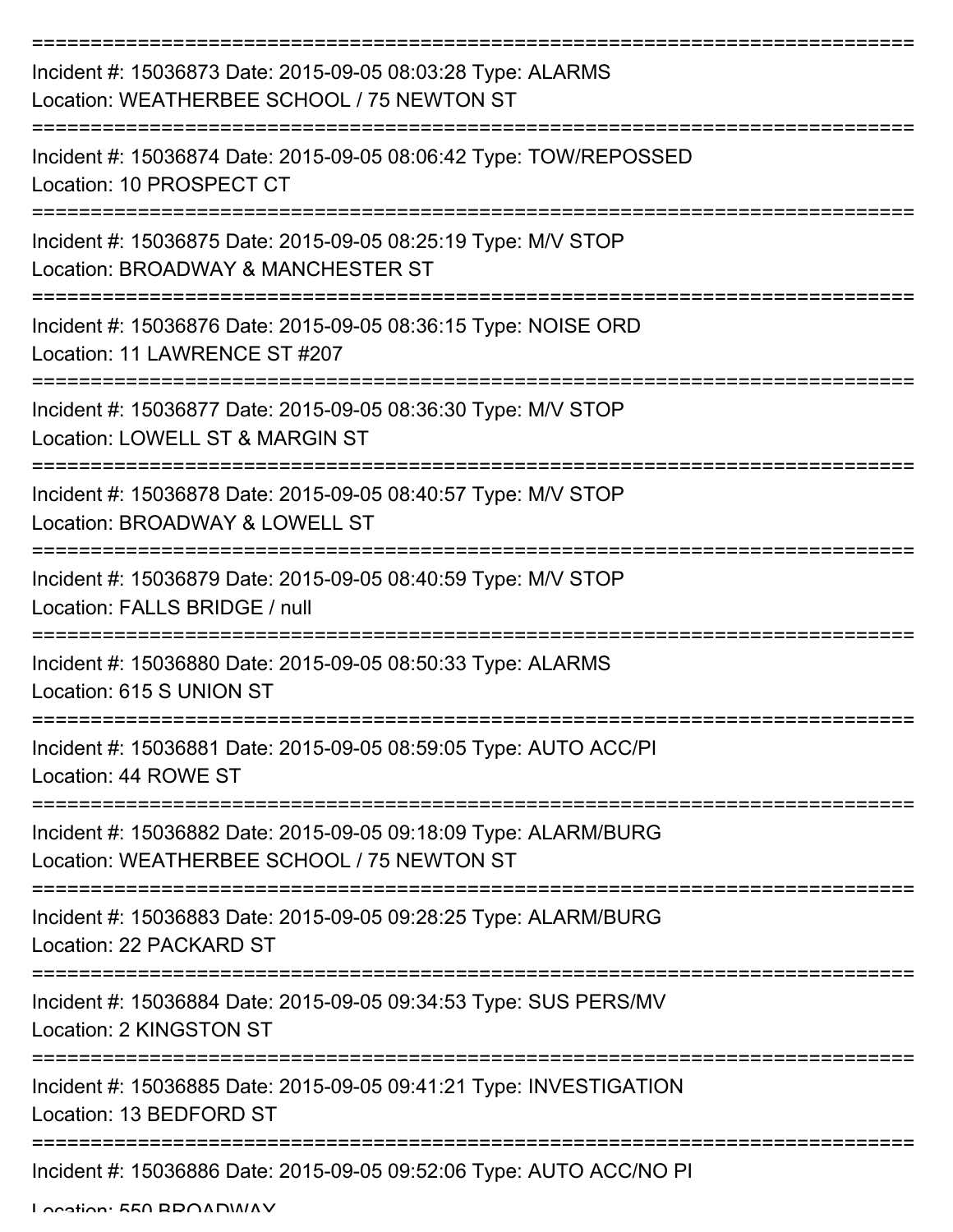| Incident #: 15036887 Date: 2015-09-05 10:03:29 Type: M/V STOP<br>Location: COMMON ST & HAMPSHIRE ST                     |
|-------------------------------------------------------------------------------------------------------------------------|
| Incident #: 15036888 Date: 2015-09-05 10:11:06 Type: MAN DOWN<br>Location: TELLOS / 700 ESSEX ST                        |
| Incident #: 15036889 Date: 2015-09-05 10:17:43 Type: ALARM/BURG<br>Location: ACTIVA BOUTIQUE / 105 ESSEX ST             |
| Incident #: 15036890 Date: 2015-09-05 10:27:25 Type: SUS PERS/MV<br>Location: CRESTSHIRE DR & ZANNI AV                  |
| Incident #: 15036891 Date: 2015-09-05 10:52:09 Type: AUTO ACC/NO PI<br>Location: 274 MERRIMACK ST                       |
| Incident #: 15036892 Date: 2015-09-05 11:01:35 Type: GENERAL SERV<br>Location: 50 BROADWAY                              |
| Incident #: 15036893 Date: 2015-09-05 11:06:38 Type: M/V STOP<br>Location: 198 BROADWAY                                 |
| Incident #: 15036894 Date: 2015-09-05 11:07:29 Type: SUS PERS/MV<br>Location: ARLINGTON ST & WALNUT ST                  |
| Incident #: 15036895 Date: 2015-09-05 11:10:08 Type: M/V STOP<br>Location: BRADFORD ST & BROADWAY                       |
| Incident #: 15036896 Date: 2015-09-05 11:25:00 Type: ALARM/BURG<br>Location: CLASS INC. / 1 PARKER ST                   |
| Incident #: 15036897 Date: 2015-09-05 11:32:18 Type: MEDIC SUPPORT<br>Location: N PARISH RD                             |
| Incident #: 15036898 Date: 2015-09-05 11:37:16 Type: LOUD NOISE<br>Location: 19 ACTON ST                                |
| Incident #: 15036899 Date: 2015-09-05 11:42:24 Type: ASSSIT OTHER PD<br>Location: LEE CHEN RESTARAUNT / 230 WINTHROP AV |
| Incident #: 15036900 Date: 2015-09-05 11:44:53 Type: ASSIST FIRE<br>Location: LA FOGATA RESD / 326 LOWELL ST            |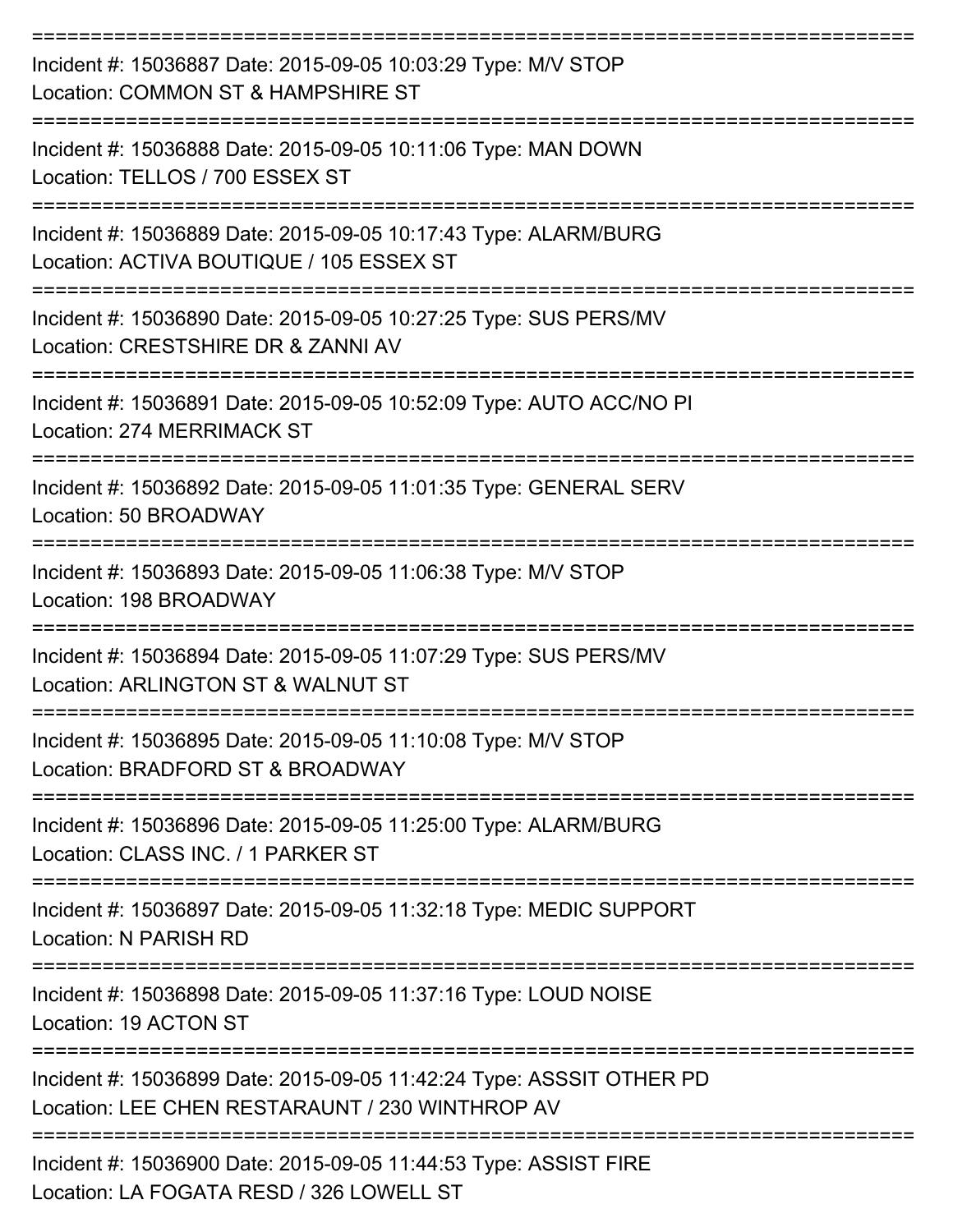| Incident #: 15036901 Date: 2015-09-05 11:54:22 Type: LOUD NOISE<br>Location: LOWELL ST & WARREN ST                                          |
|---------------------------------------------------------------------------------------------------------------------------------------------|
| ========================<br>Incident #: 15036902 Date: 2015-09-05 12:01:57 Type: DISTURBANCE<br>Location: 99 STEARNS AV FL 3RDFL            |
| Incident #: 15036903 Date: 2015-09-05 12:03:58 Type: SUS PERS/MV<br>Location: 74 SALEM ST                                                   |
| Incident #: 15036904 Date: 2015-09-05 12:16:53 Type: ALARM/BURG<br>Location: KEY POLYMER / 17 SHEPARD ST                                    |
| Incident #: 15036907 Date: 2015-09-05 12:26:32 Type: A&B PAST<br>Location: AMESBURY ST & COMMON ST<br>===================================== |
| Incident #: 15036906 Date: 2015-09-05 12:26:57 Type: B&E/PROG<br>Location: 236 HAMPSHIRE ST                                                 |
| Incident #: 15036905 Date: 2015-09-05 12:27:08 Type: ALARM/BURG<br>Location: LAWRENCE BOYS + GIRLS CLUB / 136 WATER ST                      |
| Incident #: 15036908 Date: 2015-09-05 12:47:22 Type: LOUD NOISE<br>Location: 12 ACTON ST                                                    |
| Incident #: 15036909 Date: 2015-09-05 12:53:37 Type: UNWANTEDGUEST<br>Location: 25 JORDAN ST                                                |
| Incident #: 15036910 Date: 2015-09-05 13:00:33 Type: CK WELL BEING<br>Location: 144 JACKSON ST                                              |
| Incident #: 15036911 Date: 2015-09-05 13:06:06 Type: ALARM/BURG<br>Location: 29 ROBINSON CT                                                 |
| Incident #: 15036912 Date: 2015-09-05 13:20:48 Type: TOW/REPOSSED<br>Location: 77 WEARE ST                                                  |
| Incident #: 15036913 Date: 2015-09-05 13:21:08 Type: AUTO ACC/NO PI<br>Location: 505 S BROADWAY                                             |
| Incident #: 15036914 Date: 2015-09-05 13:21:34 Type: SUS PERS/MV<br><b>Location: WEST ST PARK</b>                                           |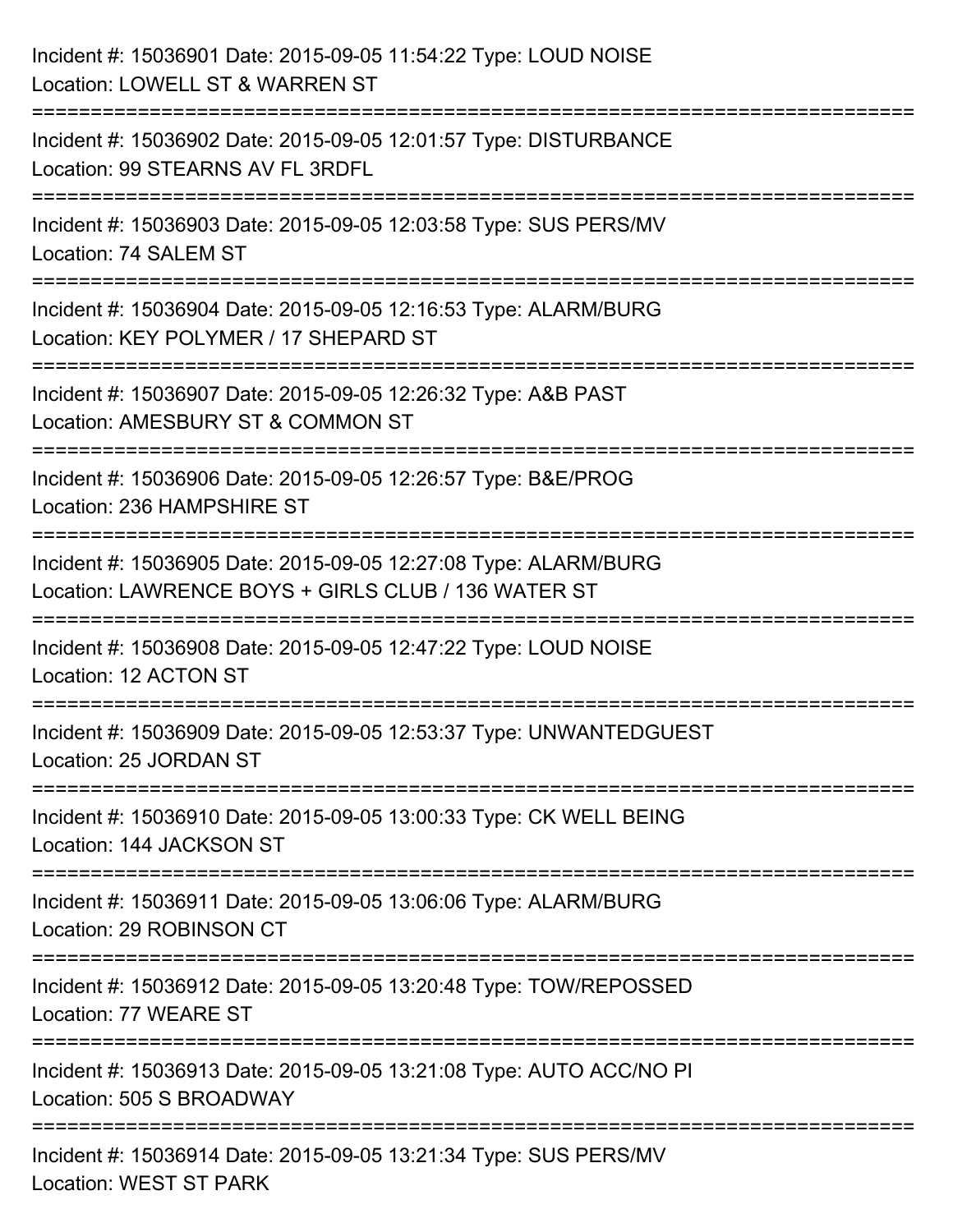| Incident #: 15036915 Date: 2015-09-05 13:39:27 Type: A&B D/W PAST<br>Location: 336 PARK ST                                                           |
|------------------------------------------------------------------------------------------------------------------------------------------------------|
| ===================================<br>Incident #: 15036916 Date: 2015-09-05 13:43:54 Type: MV/BLOCKING<br>Location: 70 CAMBRIDGE ST                 |
| Incident #: 15036917 Date: 2015-09-05 13:57:27 Type: UNKNOWN PROB<br>Location: 10 FALMOUTH ST #APT5                                                  |
| Incident #: 15036918 Date: 2015-09-05 14:30:57 Type: MAL DAMAGE<br>Location: 31 WILMOT ST FL 2NDFL                                                   |
| Incident #: 15036919 Date: 2015-09-05 14:44:37 Type: LARCENY/PAST<br>Location: 40 LAWRENCE ST                                                        |
| Incident #: 15036920 Date: 2015-09-05 14:50:03 Type: AUTO ACC/NO PI<br>Location: JACKSON ST & SUMMER ST<br>:===================                      |
| Incident #: 15036921 Date: 2015-09-05 14:50:38 Type: NOISE ORD<br>Location: 6 INMAN ST                                                               |
| Incident #: 15036922 Date: 2015-09-05 14:51:01 Type: NOISE ORD<br>Location: 853 ESSEX ST                                                             |
| Incident #: 15036923 Date: 2015-09-05 15:06:27 Type: ALARM/HOLD<br>Location: PEOPLES UNITED BANK / 10 S BROADWAY<br>-------------------------------- |
| Incident #: 15036924 Date: 2015-09-05 15:30:33 Type: NOISE ORD<br>Location: 277 WATER ST FL 3RD FL                                                   |
| Incident #: 15036925 Date: 2015-09-05 15:34:11 Type: AUTO ACC/NO PI<br>Location: BROADWAY & LOWELL ST<br>.----------------------------               |
| Incident #: 15036926 Date: 2015-09-05 15:43:24 Type: TOW OF M/V<br>Location: ESSEX ST & NEWBURY ST                                                   |
| Incident #: 15036927 Date: 2015-09-05 16:12:12 Type: SUS PERS/MV<br>Location: 85 HIGH ST                                                             |
| Incident #: 15036928 Date: 2015-09-05 16:16:19 Type: DISORDERLY<br>Location: 46 W KENNETH ST                                                         |

===========================================================================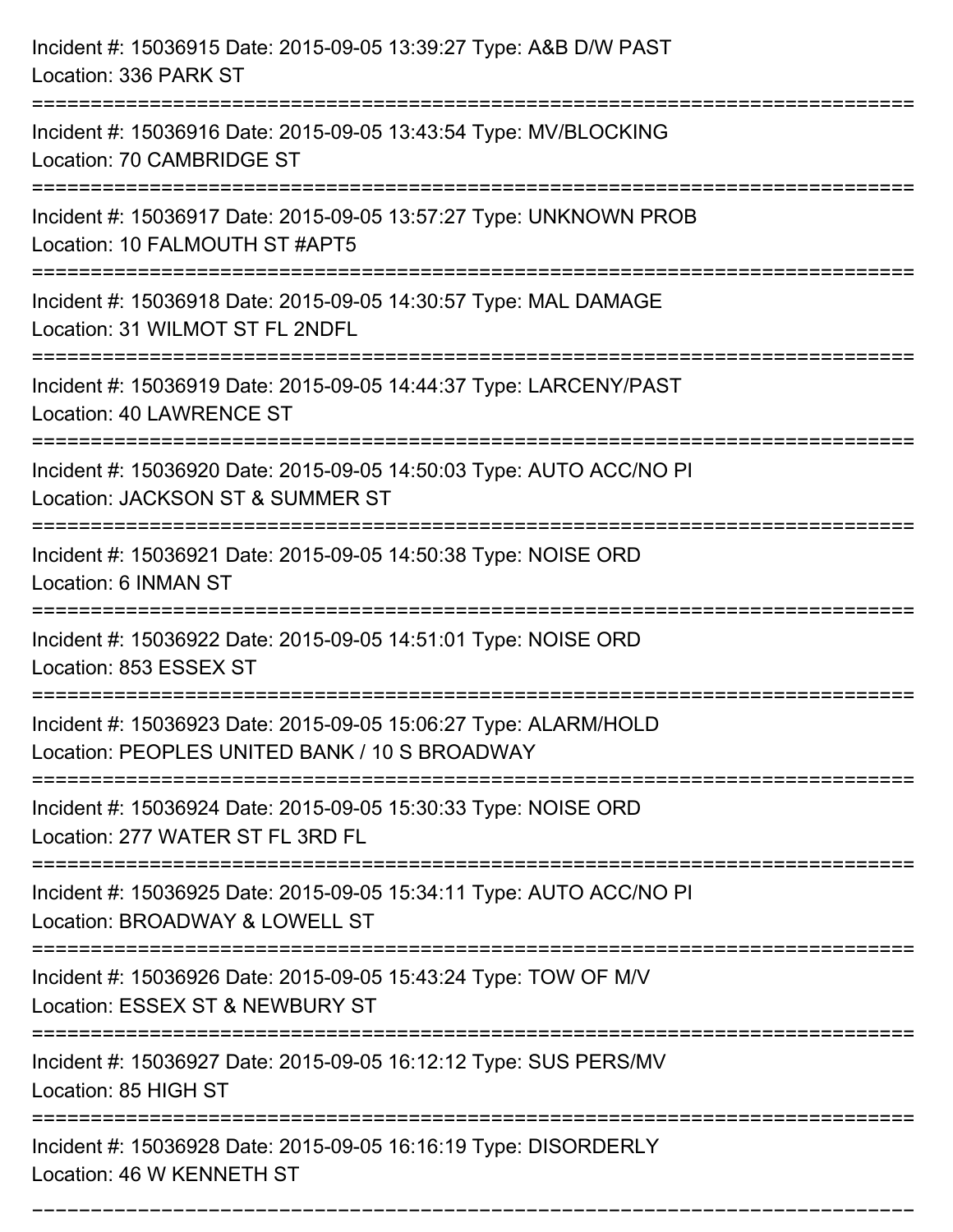| Incident #: 15036929 Date: 2015-09-05 16:18:27 Type: MEDIC SUPPORT<br>Location: 90 LOWELL ST                                     |
|----------------------------------------------------------------------------------------------------------------------------------|
| Incident #: 15036930 Date: 2015-09-05 16:22:47 Type: AUTO ACC/PI<br>Location: 27 CORNISH ST                                      |
| Incident #: 15036931 Date: 2015-09-05 16:39:14 Type: NOISE ORD<br>Location: 469 HAMPSHIRE ST                                     |
| Incident #: 15036932 Date: 2015-09-05 16:40:33 Type: NOISE ORD<br>Location: 16 PLEASANT TER                                      |
| Incident #: 15036933 Date: 2015-09-05 16:41:33 Type: SUS PERS/MV<br>Location: 2 APPLETON ST                                      |
| Incident #: 15036935 Date: 2015-09-05 16:52:15 Type: UNWANTEDGUEST<br>Location: 112 STEARNS AV FL 3                              |
| Incident #: 15036934 Date: 2015-09-05 16:53:05 Type: DISTURBANCE<br>Location: 100 MARSTON ST<br>===================              |
| Incident #: 15036936 Date: 2015-09-05 17:10:20 Type: UNWANTEDGUEST<br>Location: 130 NEWBURY ST FL 1                              |
| Incident #: 15036937 Date: 2015-09-05 17:43:25 Type: M/V STOP<br>Location: 203 HAVERHILL ST<br>=========================         |
| Incident #: 15036938 Date: 2015-09-05 17:44:58 Type: M/V STOP<br>Location: AUBURN ST & HAMPSHIRE ST                              |
| Incident #: 15036939 Date: 2015-09-05 17:47:19 Type: UNWANTEDGUEST<br>Location: HIGHLIGHT EDUCATION / 52 FRANKLIN ST             |
| :================================<br>Incident #: 15036940 Date: 2015-09-05 17:49:16 Type: MV/BLOCKING<br>Location: 101 FOSTER ST |
| Incident #: 15036941 Date: 2015-09-05 17:56:30 Type: M/V STOP<br>Location: 109 PROSPECT ST                                       |
| Incident #: 15036942 Date: 2015-09-05 17:57:52 Type: NOISE ORD<br>Location: 24 SHERIDAN ST                                       |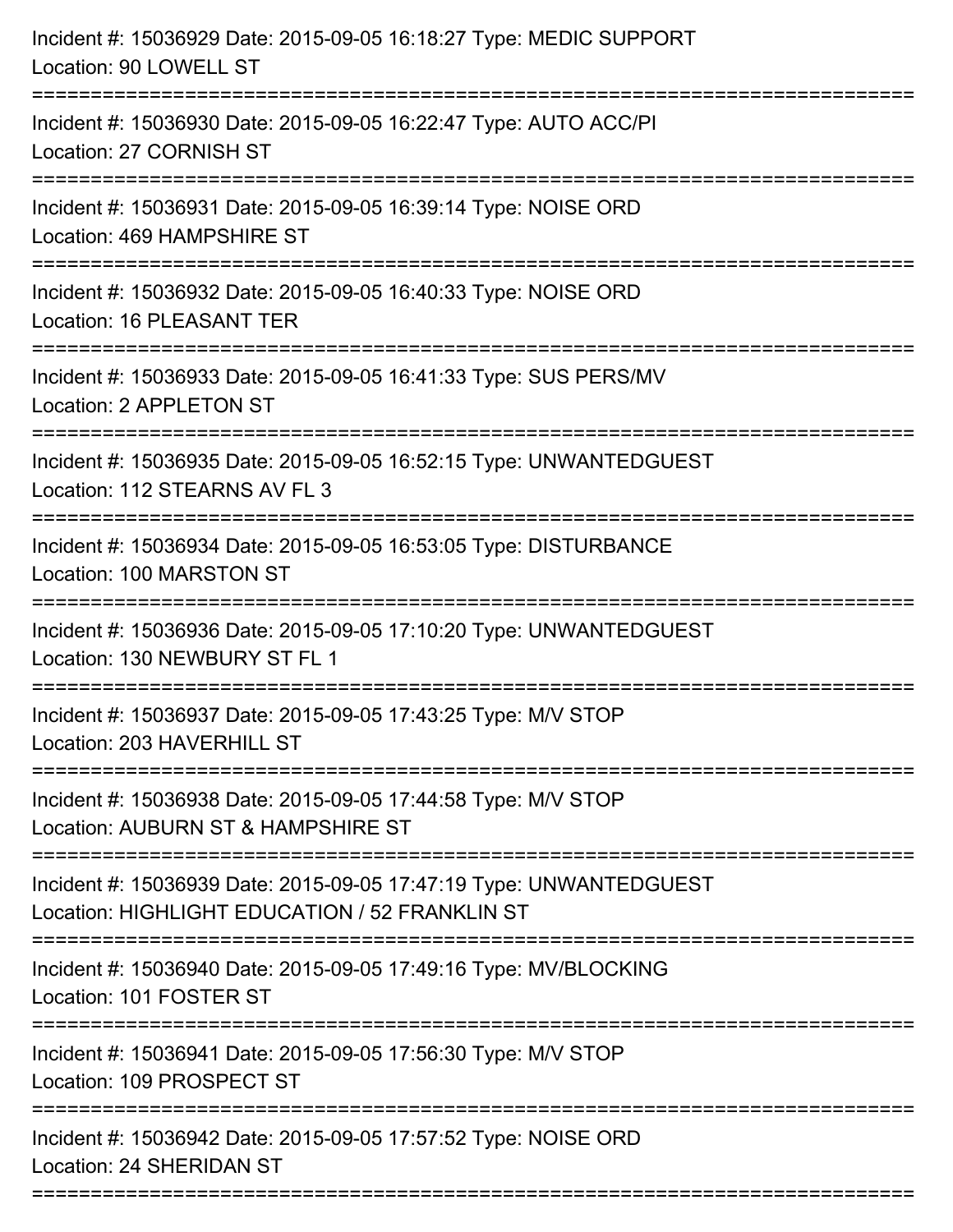Location: 163 BERNARD AV

| Incident #: 15036944 Date: 2015-09-05 18:00:55 Type: VIO CITY ORD<br>Location: CITY HALL / 200 COMMON ST              |
|-----------------------------------------------------------------------------------------------------------------------|
| Incident #: 15036946 Date: 2015-09-05 18:02:26 Type: CK WELL BEING<br>Location: 184 EMMETT ST                         |
| Incident #: 15036945 Date: 2015-09-05 18:03:06 Type: M/V STOP<br>Location: 700 ESSEX ST                               |
| Incident #: 15036947 Date: 2015-09-05 18:06:36 Type: M/V STOP<br>Location: 16 PLEASANT TER                            |
| Incident #: 15036948 Date: 2015-09-05 18:09:54 Type: UNATENEDCHILD<br>Location: COLUMBIA GAS / 55 MARSTON ST          |
| Incident #: 15036949 Date: 2015-09-05 18:12:57 Type: NOISE ORD<br>Location: 44 OAKSIDE AV                             |
| Incident #: 15036950 Date: 2015-09-05 18:18:16 Type: TRANSPORT<br>Location: LAWRENCE POLICE DEPARTMENT / 90 LOWELL ST |
| Incident #: 15036951 Date: 2015-09-05 18:32:36 Type: M/V STOP<br>Location: 90 WINTHROP AV                             |
| Incident #: 15036952 Date: 2015-09-05 18:34:28 Type: A&B PAST<br>Location: 130 NEWBURY ST                             |
| Incident #: 15036953 Date: 2015-09-05 18:34:40 Type: NEIGHBOR PROB<br>Location: 26 FARLEY ST                          |
| Incident #: 15036954 Date: 2015-09-05 18:37:31 Type: M/V STOP<br>Location: 187 BROADWAY                               |
| Incident #: 15036955 Date: 2015-09-05 18:38:09 Type: ELDER SERVICE<br><b>Location: MANCHESTER ST</b>                  |
| Incident #: 15036956 Date: 2015-09-05 18:38:49 Type: M/V STOP<br>Location: E HAVERHILL ST & FERRY ST                  |
|                                                                                                                       |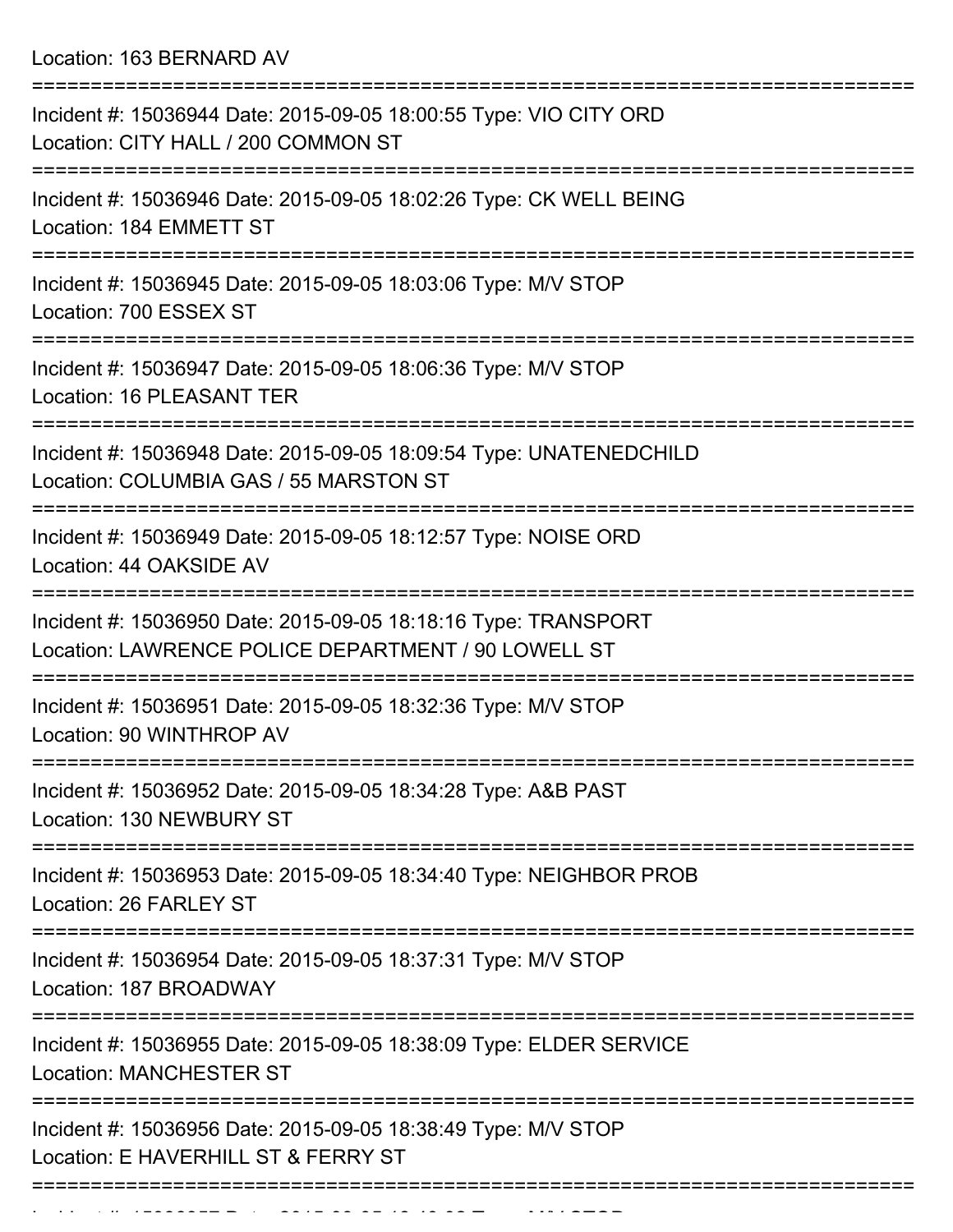Location: GROTON ST & S BROADWAY

| Incident #: 15036958 Date: 2015-09-05 18:45:30 Type: M/V STOP<br>Location: BRADFORD ST & BROADWAY                    |
|----------------------------------------------------------------------------------------------------------------------|
| Incident #: 15036959 Date: 2015-09-05 18:54:20 Type: B&E/PAST<br>Location: 85 ESSEX ST #17 FL 3                      |
| Incident #: 15036960 Date: 2015-09-05 19:00:06 Type: M/V STOP<br>Location: ESSEX ST & NEWBURY ST                     |
| Incident #: 15036962 Date: 2015-09-05 19:05:54 Type: GENERAL SERV<br>Location: ESSEX ST & FLORAL ST                  |
| Incident #: 15036961 Date: 2015-09-05 19:08:00 Type: ANIMAL COMPL<br><b>Location: BARKER ST</b>                      |
| Incident #: 15036963 Date: 2015-09-05 19:27:26 Type: MAN DOWN<br>Location: FAMILY DOLLAR / 700 ESSEX ST              |
| Incident #: 15036964 Date: 2015-09-05 19:31:27 Type: AUTO ACC/NO PI<br>Location: JACKSON ST & KENDRICK ST            |
| Incident #: 15036965 Date: 2015-09-05 19:34:17 Type: NOISE ORD<br>Location: LOWELL ST & WARREN ST                    |
| Incident #: 15036966 Date: 2015-09-05 19:37:30 Type: ALARM/BURG<br>Location: THE PARTHUM SCHOOL / 258 E HAVERHILL ST |
| Incident #: 15036967 Date: 2015-09-05 19:41:01 Type: NOISE ORD<br>Location: 16 PLEASANT ST                           |
| Incident #: 15036968 Date: 2015-09-05 19:44:51 Type: M/V STOP<br>Location: FARLEY ST & S BROADWAY                    |
| Incident #: 15036969 Date: 2015-09-05 19:46:09 Type: NOISE ORD<br>Location: 19 ACTON ST                              |
| Incident #: 15036970 Date: 2015-09-05 19:46:43 Type: NOISE ORD<br>Location: 12 ACTON ST                              |
|                                                                                                                      |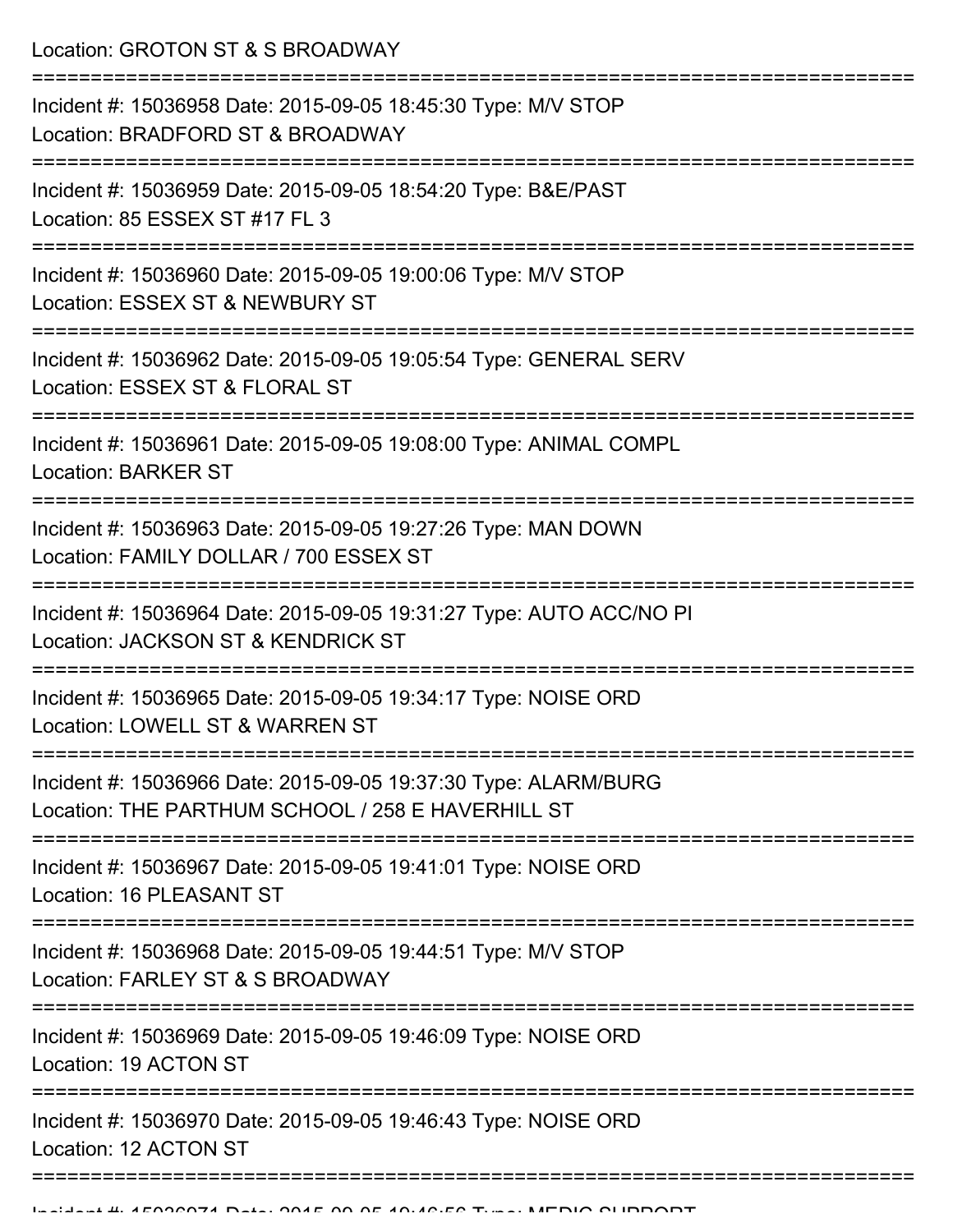Location: 77 S UNION ST =========================================================================== Incident #: 15036972 Date: 2015-09-05 19:48:53 Type: NOISE ORD Location: 2 ACTON ST =========================================================================== Incident #: 15036973 Date: 2015-09-05 19:49:25 Type: NOISE ORD Location: ABBOTT ST & FOSTER ST =========================================================================== Incident #: 15036974 Date: 2015-09-05 20:01:51 Type: AUTO ACC/PI Location: HAFFNER'S GAS STATION / 69 PARKER ST =========================================================================== Incident #: 15036975 Date: 2015-09-05 20:14:45 Type: NOISE ORD Location: 25 CRESCENT ST =========================================================================== Incident #: 15036976 Date: 2015-09-05 20:25:33 Type: M/V STOP Location: JACKSON ST =========================================================================== Incident #: 15036977 Date: 2015-09-05 20:34:53 Type: LOUD NOISE Location: 29 GROTON ST =========================================================================== Incident #: 15036978 Date: 2015-09-05 20:38:15 Type: LOUD NOISE Location: 500 RIVERSIDE DR =========================================================================== Incident #: 15036979 Date: 2015-09-05 20:39:36 Type: NOISE ORD Location: 7-9 LAFAYETTE AV =========================================================================== Incident #: 15036980 Date: 2015-09-05 20:41:36 Type: NOISE ORD Location: 85 HIGH ST =========================================================================== Incident #: 15036981 Date: 2015-09-05 20:47:58 Type: M/V STOP Location: BROADWAY & LOWELL ST =========================================================================== Incident #: 15036982 Date: 2015-09-05 21:11:24 Type: M/V STOP Location: ALDEN CT & WEST ST =========================================================================== Incident #: 15036983 Date: 2015-09-05 21:26:57 Type: MV/BLOCKING Location: MYRTLE ST & WILLOW ST =========================================================================== Incident #: 15036984 Date: 2015-09-05 21:34:52 Type: M/V STOP Location: LAWRENCE ST & LOWELL ST ===========================================================================

Incident #: 15036985 Date: 2015-09-05 21:41:09 Type: ALARM/HOLD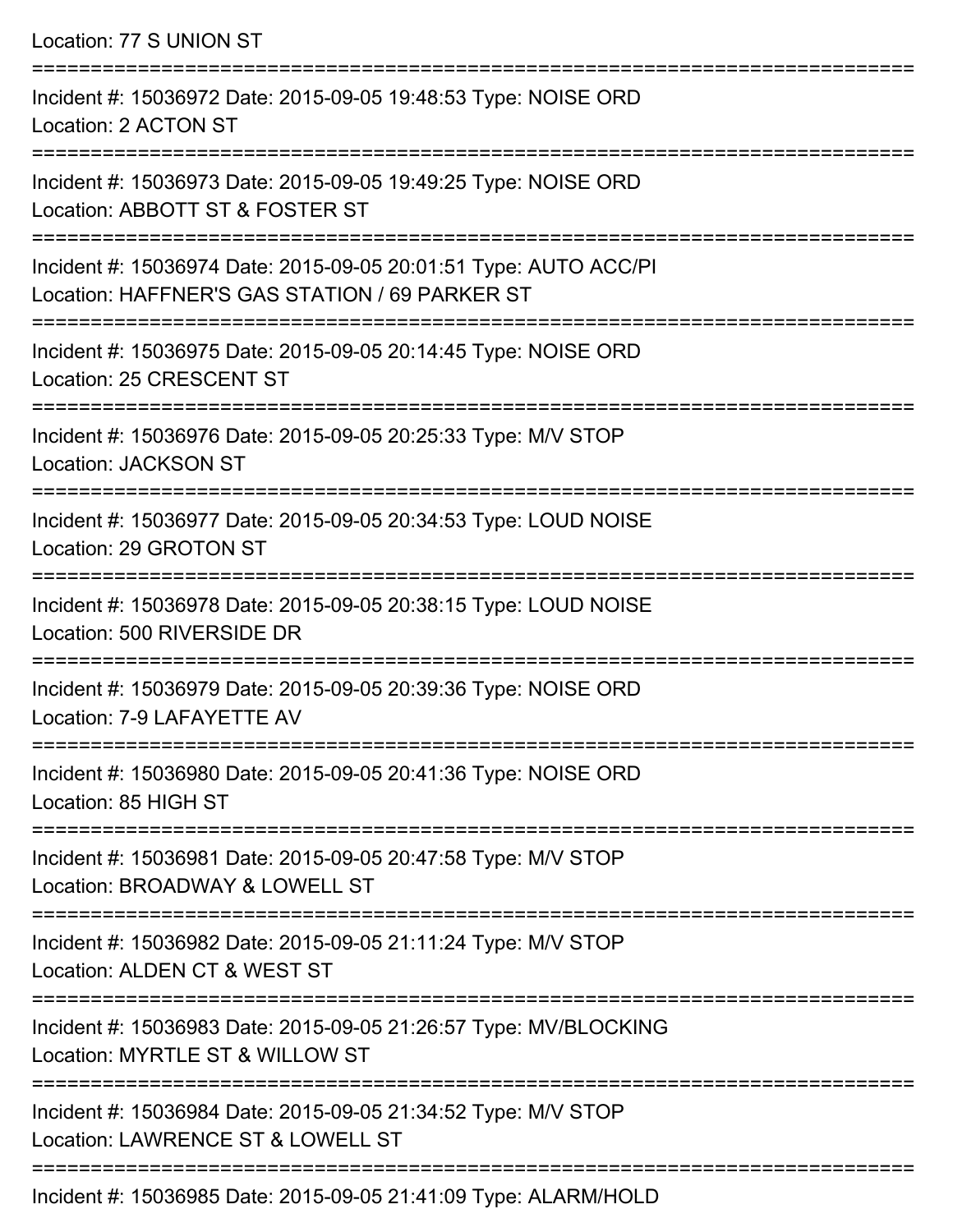| Incident #: 15036986 Date: 2015-09-05 21:42:27 Type: NOISE ORD<br>Location: 28 BOXFORD ST FL 1                    |
|-------------------------------------------------------------------------------------------------------------------|
| Incident #: 15036987 Date: 2015-09-05 21:44:56 Type: DISORDERLY<br>Location: HAFFNER'S GAS STATION / 69 PARKER ST |
| Incident #: 15036988 Date: 2015-09-05 21:48:06 Type: M/V STOP<br>Location: 274 MANCHESTER ST                      |
| Incident #: 15036989 Date: 2015-09-05 21:48:29 Type: INVEST CONT<br>Location: SAL'S RESTURANT / 354 MERRIMACK ST  |
| Incident #: 15036990 Date: 2015-09-05 21:49:33 Type: ALARM/BURG<br>Location: HONEY DEW DONUTS / 342 BROADWAY      |
| Incident #: 15036991 Date: 2015-09-05 21:55:19 Type: M/V STOP<br>Location: BRADFORD ST & HAMPSHIRE ST             |
| Incident #: 15036992 Date: 2015-09-05 22:05:09 Type: NOISE ORD<br>Location: 92 FARLEY ST                          |
| Incident #: 15036993 Date: 2015-09-05 22:15:10 Type: M/V STOP<br>Location: ARLINGTON ST & LAWRENCE ST             |
| Incident #: 15036994 Date: 2015-09-05 22:20:01 Type: NOISE ORD<br>Location: ABBOTT ST & FOSTER ST                 |
| Incident #: 15036995 Date: 2015-09-05 22:24:12 Type: M/V STOP<br>Location: LAWRENCE ST & MAPLE ST                 |
| Incident #: 15036996 Date: 2015-09-05 22:24:40 Type: M/V STOP<br>Location: BROADWAY & HAVERHILL ST                |
| Incident #: 15036997 Date: 2015-09-05 22:33:26 Type: M/V STOP<br><b>Location: HEMLOCK ST</b>                      |
| Incident #: 15036998 Date: 2015-09-05 22:34:18 Type: M/V STOP<br>Location: COMMUNITY AV & HAVERHILL ST            |
| Incident #: 15036999 Date: 2015-09-05 22:35:54 Type: SUS PERS/MV                                                  |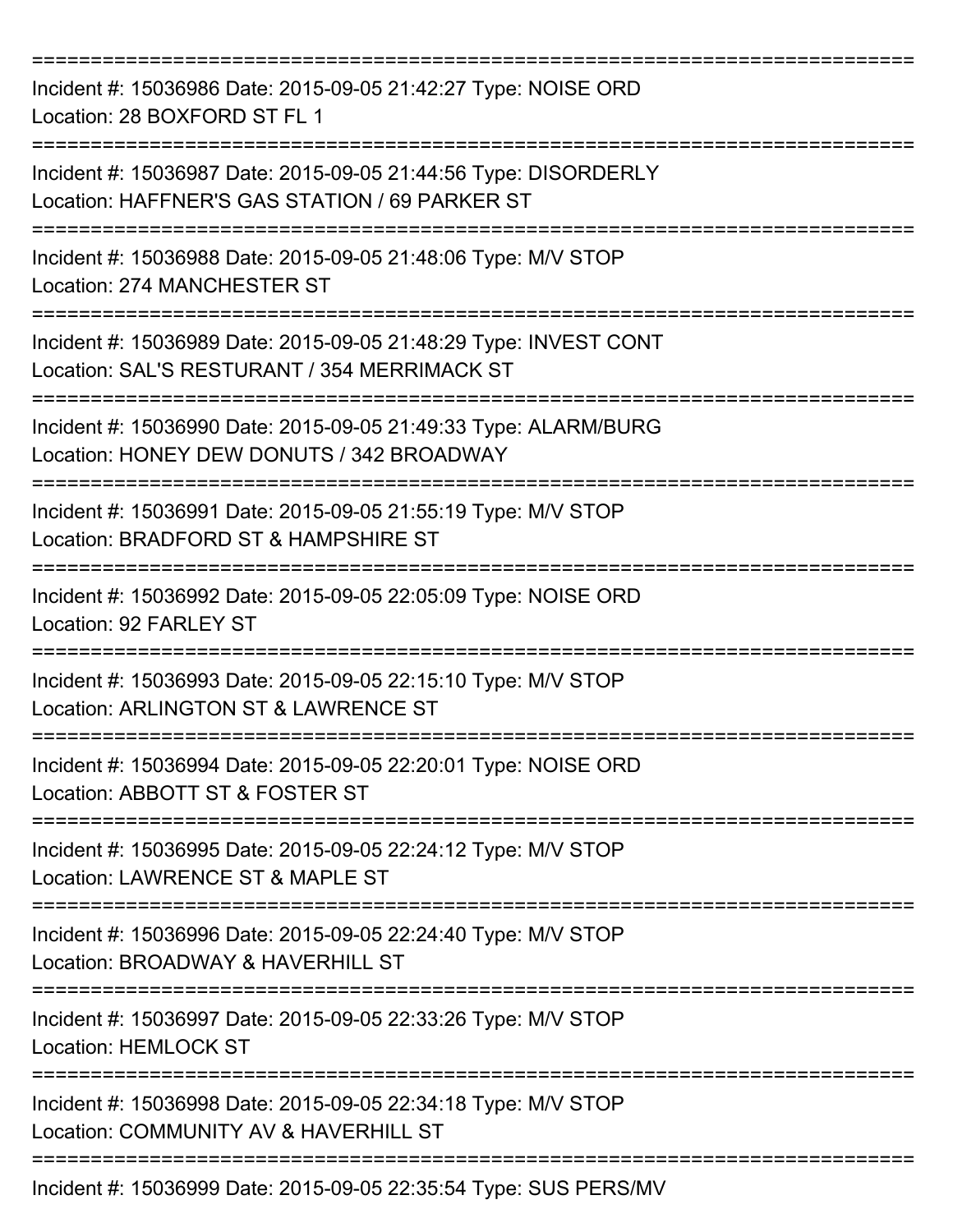| Incident #: 15037000 Date: 2015-09-05 22:41:49 Type: FIRE WORKS<br>Location: KING ST & BOSTON                          |
|------------------------------------------------------------------------------------------------------------------------|
| Incident #: 15037001 Date: 2015-09-05 22:44:15 Type: NOISE ORD<br>Location: 48 ABBOTT ST                               |
| Incident #: 15037003 Date: 2015-09-05 22:47:44 Type: M/V STOP<br><b>Location: MELVIN ST</b>                            |
| Incident #: 15037002 Date: 2015-09-05 22:47:53 Type: NOISE ORD<br>Location: 9 FALMOUTH ST                              |
| Incident #: 15037004 Date: 2015-09-05 22:48:53 Type: M/V STOP<br><b>Location: LOWELL ST</b>                            |
| Incident #: 15037005 Date: 2015-09-05 22:50:18 Type: M/V STOP<br><b>Location: FLORAL ST</b>                            |
| Incident #: 15037006 Date: 2015-09-05 22:51:16 Type: ALARMS<br>Location: COMMUNITY DAY CHARTER SCHOOL / 73 PROSPECT ST |
| Incident #: 15037007 Date: 2015-09-05 23:10:14 Type: NOISE ORD<br>Location: 4 WOODLAND ST                              |
| Incident #: 15037008 Date: 2015-09-05 23:11:57 Type: M/V STOP<br>Location: ARLINGTON ST & HAMPSHIRE ST                 |
| Incident #: 15037009 Date: 2015-09-05 23:13:28 Type: UNWANTEDGUEST<br>Location: 6 INMAN ST #20 FL 2                    |
| Incident #: 15037010 Date: 2015-09-05 23:14:45 Type: MEDIC SUPPORT<br>Location: 20 CHAMPLAIN AV                        |
| Incident #: 15037011 Date: 2015-09-05 23:20:52 Type: M/V STOP<br>Location: LAWRENCE ST & PARK ST                       |
| Incident #: 15037012 Date: 2015-09-05 23:24:46 Type: HIT & RUN PED<br>Location: 428 ESSEX ST                           |
| Incident #: 15037013 Date: 2015-09-05 23:25:57 Type: DK (DRUNK)                                                        |